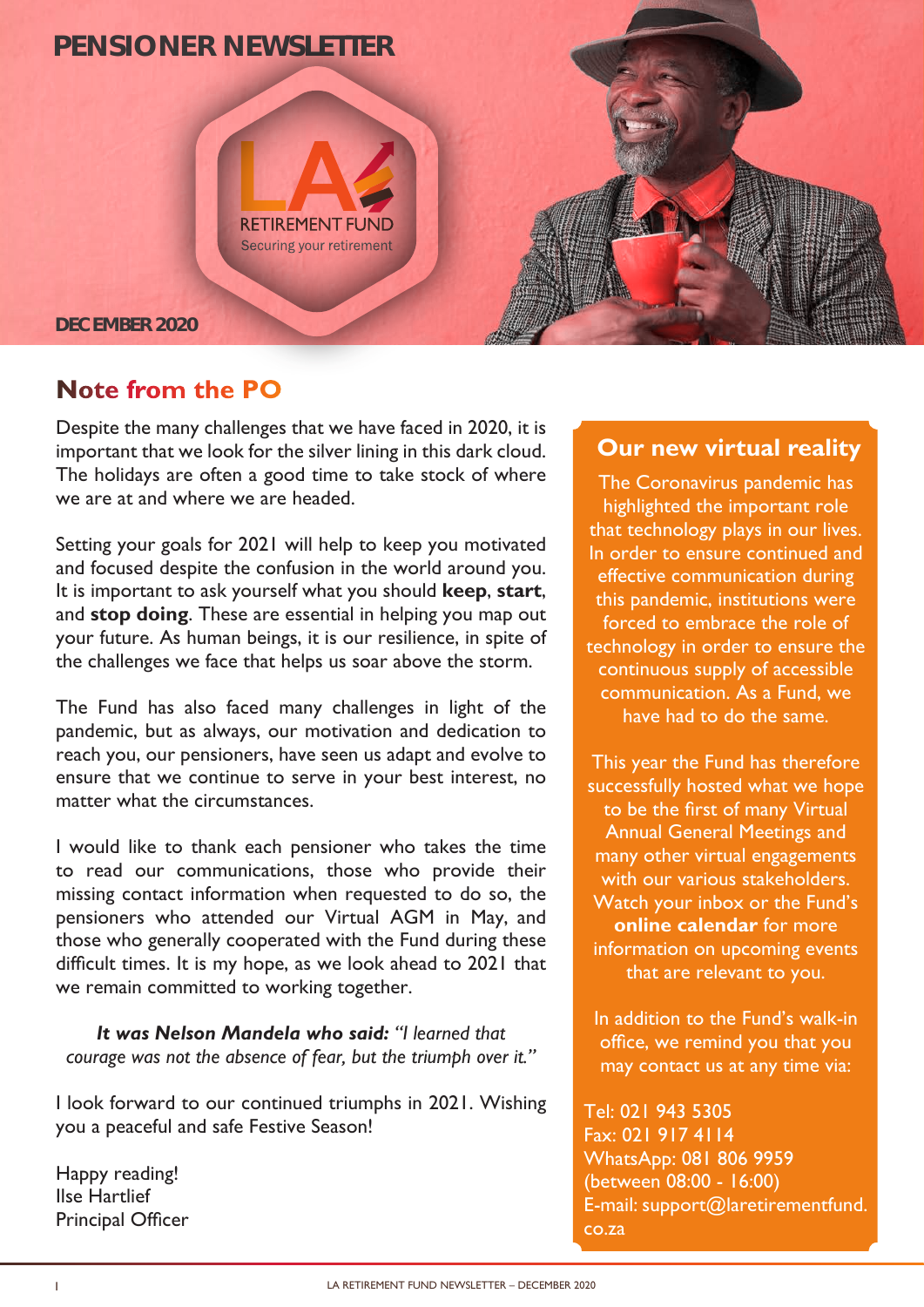| <b>Pensioner</b> | <b>IANUARY</b> | <b>FEBRUARY</b> | <b>MARCH</b>     | <b>APRIL</b>   | <b>MAY</b>      | <b>IUNE</b>     |
|------------------|----------------|-----------------|------------------|----------------|-----------------|-----------------|
| Pay              | 22/01/2021     | 22/02/2021      | 22/03/2021       | 22/04/2021     | 21/05/2021      | 22/06/2021      |
| dates            | <b>IULY</b>    | <b>AUGUST</b>   | <b>SEPTEMBER</b> | <b>OCTOBER</b> | <b>NOVEMBER</b> | <b>DECEMBER</b> |
| 2021             | 22/07/2021     | 20/08/2021      | 22/09/2021       | 22/10/2021     | 22/11/2021      | 15/12/2021      |

## **Pension increase and bonus**

Your pension increase effective on 1 January 2021 takes, amongst other things, the following into account:



#### **1. Pension Increase Policy:**

The Rules of the Fund allows the Trustees the discretion to review and revise the Pension Increase Policy from time to time based on the circumstances of the Fund, after consultation with the Actuary. The Fund's Pension Increase Policy formally confirms the rationale underpinning the annual increase that is paid to pensioners.

The Fund's current Pension Increase Policy is as follows:

- **•** Annually perform a review to target a pension increase of 70% of CPI effective 1 January but based on the CPI to the preceding 30 June (subject to affordability as determined by the Actuary having regard to investment returns), including the value of any bonus.
- **•** Every three years perform a catch-up review to increase pensions to 100% of CPI since the date of retirement (known as a minimum pension increase), subject to the value of the notional pensioner account and affordability, as provided for in the Pension Funds Act, as amended.

#### **2. Investment returns and interest rates:**

The period from March 2020 to June 2020 has been a particularly trying time as COVID-19 negatively impacted investment markets worldwide. The sudden impact was far worse than that of the Great Depression from 1929 to 1933. Whilst the impact resulted in a sudden drop in Fund assets, the Fund had recouped most of these paper losses by August 2020.

The pensioner investment strategy means that investment returns should not be viewed in isolation but rather together with the change in the value of the promised benefits (liabilities). This is because a large portion of the assets (bonds) move in a similar way to the value of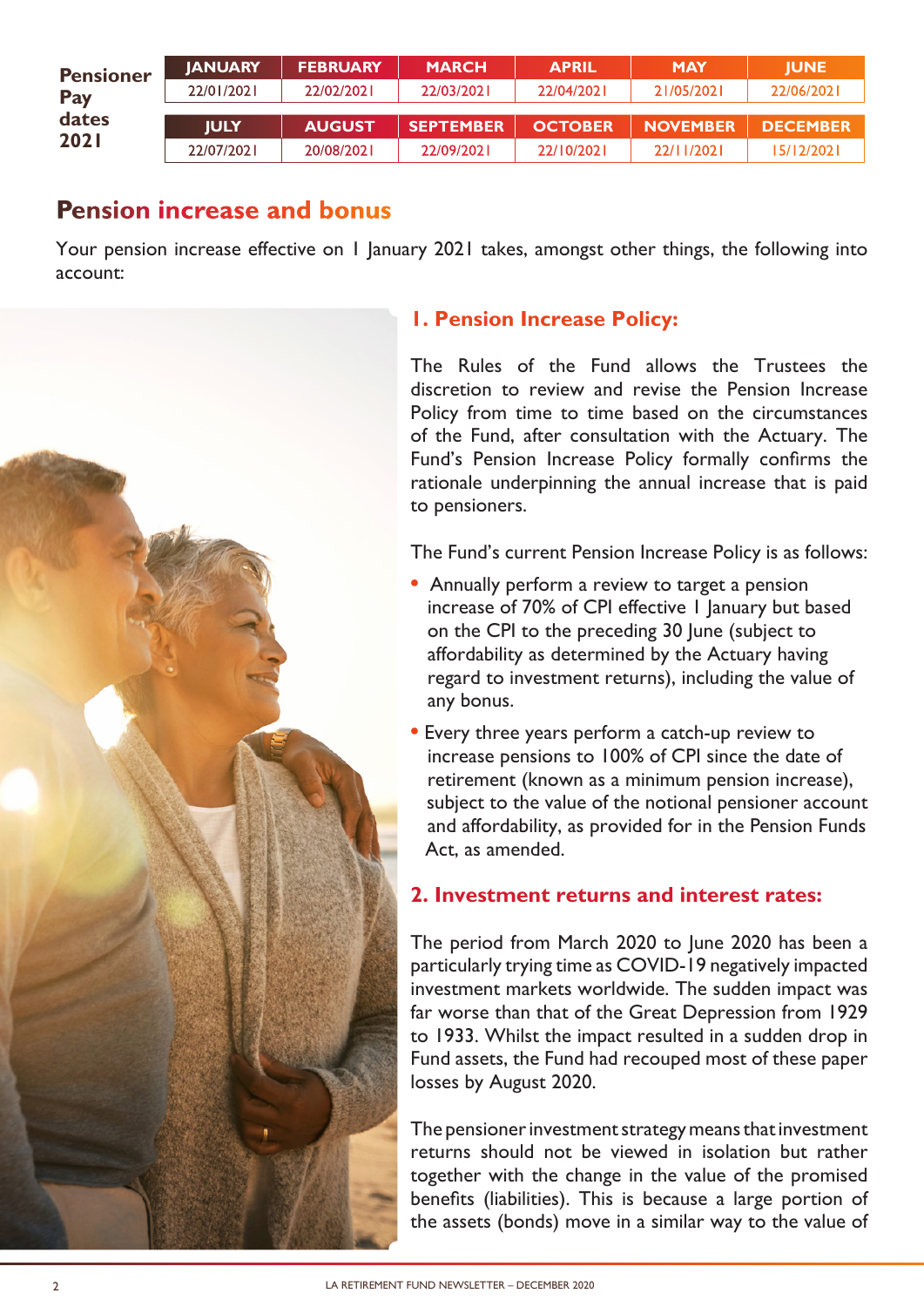the liabilities when interest rates change. When interest rates rise, the value of both the assets and the liabilities decreases and vice-versa. This occurred in March 2020 when interest rates suddenly increased. Investment returns on pensioners assets averaged 2.7% p.a. over the 3 years to 30 June 2020. While the return is low, the value of the liabilities also reduced. It is this matching effect that the investment strategy seeks to achieve.

#### **3. Financial strength of the Fund:**

When the Board of Trustees considers the annual pension increase, financial soundness is always foremost in mind. The Fund's investment strategy and reserves have helped protect the Fund against the financial impact of the pandemic. I wish to confirm that the Pensioner Account is 100% funded as at 30 June 2020. The Fund is therefore in a sound financial condition.

The Board of Trustees has been able to grant a pension increase in line with the Fund's pension increase policy. As mentioned above, the policy targets a pension increase of 70% of price inflation, including the value of any bonus. Part of the targeted pension increase may be exchanged for a bonus.

Your gross pension will be increased by 1% with effect from 1 January 2021. Your January 2021 pension payslip will reflect your increased pension. While the pension increase is low, please note that price inflation was only 2.2% for the year to 30 June 2020.

In addition, you will receive a bonus to be paid during December 2020 amounting to 55% of your gross December pension. Your December pensioner payslip will reflect your bonus payment. Please note that there is no requirement for the Fund to pay bonuses and there should be no expectation for these to necessarily be repeated in future.

The pension increase and bonus are equivalent in value to an increase of 70% of inflation. This is in line with the pension increase policy.

Pro-rata pension increases, and bonuses will be made in respect of pensions in payment for less than a year.

# **Help us help you!**

As many of you would have noticed by now, the Fund has changed the way in which we distribute pensioner payslips. Where possible, we are moving away from posting pensioner payslips to emailing them to you instead. Whilst this not only saves the Fund on stationery and postage, it ensures timeous delivery to you and provides less opportunity for your personal information to get into the wrong hands. For these and other communication purposes, we urge you to please ensure that we always have your latest contact details on record. We can only communicate efficiently and effectively with you if we are able to contact you.

Update your contact details today via:

021 943 5305 Tel: 021 917 4114 Fax: WhatsApp: 081 806 9959 (between 08:00 - 16:00) E-mail: support@laretirementfund.co.za